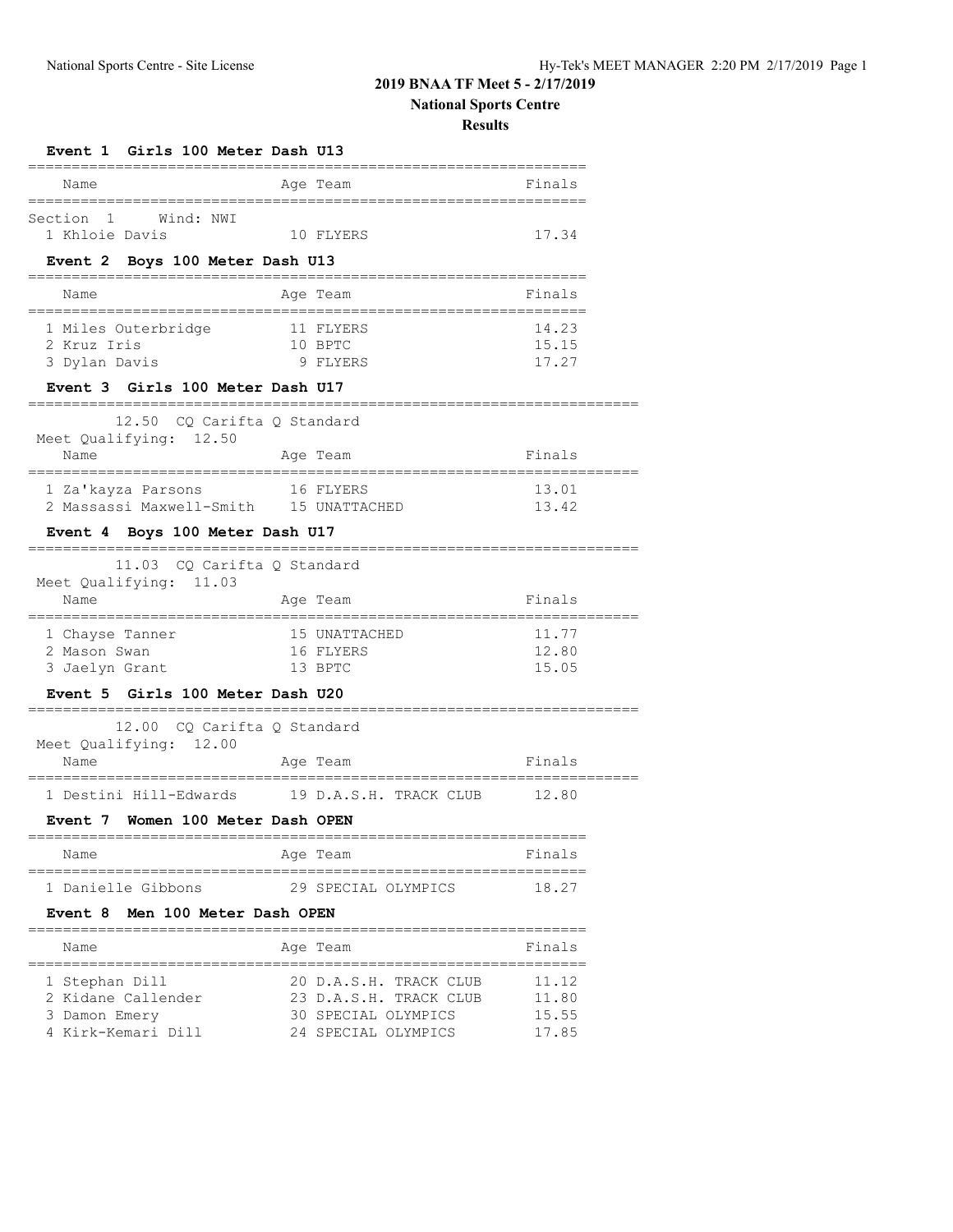## **2019 BNAA TF Meet 5 - 2/17/2019 National Sports Centre**

| <b>Event 9 Girls 200 Meter Dash U13</b>                   |                             |                                                           |         |  |
|-----------------------------------------------------------|-----------------------------|-----------------------------------------------------------|---------|--|
| Name                                                      |                             | Age Team                                                  | Finals  |  |
| 1 Zyari Lawrence                                          | :========                   | 9 GS RUNNING CLB                                          | 33.84   |  |
| 10 FLYERS<br>2 Khloie Davis                               |                             |                                                           | 38.64   |  |
| Event 10 Boys 200 Meter Dash U13                          |                             |                                                           |         |  |
| Name                                                      |                             | Age Team                                                  | Finals  |  |
| 1 Miles Outerbridge                                       |                             | 11 FLYERS                                                 | 29.81   |  |
| 2 Kruz Iris                                               |                             | 10 BPTC                                                   | 33.46   |  |
| 3 Dylan Davis                                             |                             | 9 FLYERS                                                  | 43.19   |  |
| Event 12 Boys 200 Meter Dash U17                          |                             |                                                           |         |  |
| 22.52 CQ Carifta Q Standard<br>Meet Qualifying: 22.52     |                             |                                                           |         |  |
| Name                                                      | Aqe Team                    |                                                           | Finals  |  |
| 1 Mason Swan                                              |                             | 16 FLYERS                                                 | 28.11   |  |
| Event 14 Boys 200 Meter Dash U20                          |                             |                                                           |         |  |
| 21.80<br>CQ Carifta Q Standard                            |                             |                                                           |         |  |
| Meet Qualifying: 21.80                                    |                             |                                                           |         |  |
| Name<br>---------------------------------                 |                             | Age Team<br>====================                          | Finals  |  |
| 1 Clevonte Lodge-Bean                                     | 17 BPTC                     |                                                           | 23.34   |  |
| Event 15 Women 200 Meter Dash OPEN                        |                             |                                                           |         |  |
| Name                                                      |                             | Age Team                                                  | Finals  |  |
| ===================================<br>1 Danielle Gibbons |                             | ----------------------------<br>29 SPECIAL OLYMPICS 42.62 |         |  |
| Event 16 Men 200 Meter Dash OPEN                          |                             |                                                           |         |  |
| Name                                                      |                             | Age Team                                                  | Finals  |  |
| ------------------------------<br>1 Damon Emery           |                             | . _________________________<br>30 SPECIAL OLYMPICS        | 32.72   |  |
| 2 Kirk-Kemari Dill               24 SPECIAL OLYMPICS      |                             |                                                           | 36.34   |  |
| Girls 400 Meter Dash U13<br>Event 17                      |                             |                                                           |         |  |
| Meet Qualifying: 5:15.00                                  |                             | ===========================                               |         |  |
| Name                                                      |                             | Age Team<br>______________________                        | Finals  |  |
| Section 1                                                 |                             |                                                           |         |  |
| 1 Arima Turner                                            |                             | 11 BPTC                                                   | 1:11.37 |  |
| 2 Kelise Wade                                             |                             | 9 GS RUNNING CLUB                                         | 1:20.72 |  |
| 3 Zyari Lawrence                                          |                             | 1:25.24<br>9 GS RUNNING CLB                               |         |  |
| 4 Zaylee Lawrence                                         | 1:32.93<br>8 GS RUNNING CLB |                                                           |         |  |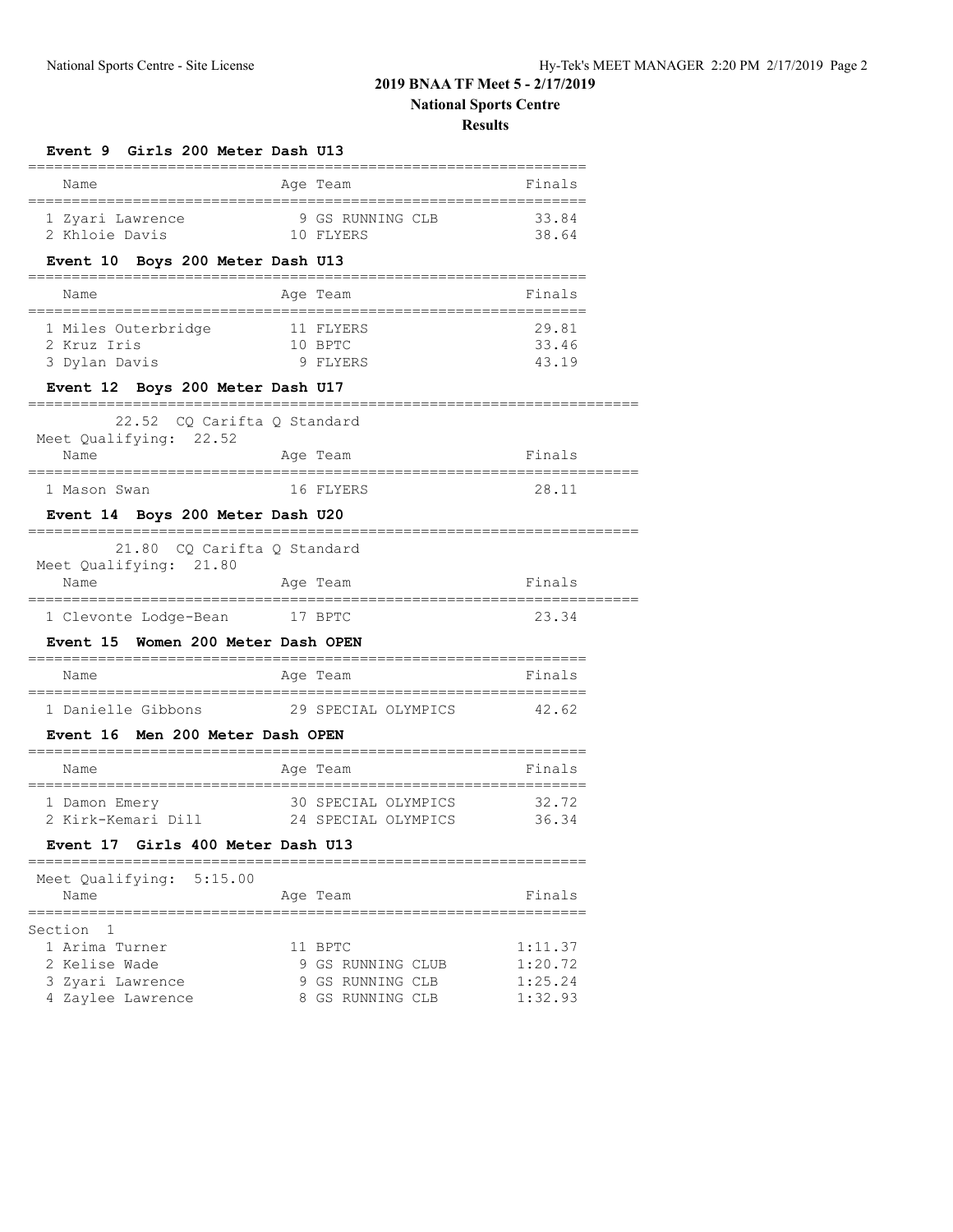## **2019 BNAA TF Meet 5 - 2/17/2019**

# **National Sports Centre**

| Event 18 Boys 400 Meter Dash U13                                         |                                        |                                         |      |                                  |
|--------------------------------------------------------------------------|----------------------------------------|-----------------------------------------|------|----------------------------------|
| Name                                                                     | Age Team                               | Finals                                  |      |                                  |
| 1 Amir Outerbridge                                                       | 11 BPTC                                | 1:17.96                                 |      |                                  |
| Event 24 Men 400 Meter Dash OPEN                                         |                                        |                                         |      |                                  |
| Name                                                                     | Age Team                               | Finals                                  |      |                                  |
| 1 Del-Che Landy                                                          | 26 SPECIAL OLYMPICS 1:10.56            |                                         |      |                                  |
| Event 31 Girls 800 Meter Run U13                                         |                                        |                                         |      |                                  |
| Name                                                                     | Age Team                               | Finals                                  |      |                                  |
| 1 Kelise Wade<br>2 Amaris Munya                                          | 9 GS RUNNING CLUB 2:59.43<br>10 BPTC   | 3:13.64                                 |      |                                  |
| Event 32 Men 800 Meter Run U13                                           |                                        |                                         |      |                                  |
| Name<br>=====================================                            | Age Team<br>-------------------------- | Finals                                  |      |                                  |
| 1 Amir Outerbridge                                                       | 11 BPTC                                | 2:57.11                                 |      |                                  |
| Event 38 Boys 800 Meter Run OPEN                                         |                                        |                                         |      |                                  |
| Meet Qualifying: 14.30<br>Name<br>.===================================== | Age Team                               | Finals                                  |      |                                  |
| 1 Del-Che Landy                                                          | 26 SPECIAL OLYMPICS 3:03.72            |                                         |      |                                  |
| Event 40 Boys 1500 Meter Run U13                                         |                                        |                                         |      |                                  |
| Name                                                                     | Age Team                               | Finals                                  |      |                                  |
| ===================================<br>1 Michael Schrah                  | 10 FLYERS                              | ============================<br>6:15.23 |      |                                  |
| Event 47 Girls 3000 Meter Run U17                                        |                                        |                                         |      |                                  |
| Name                                                                     | Age Team                               | Finals                                  |      |                                  |
| 1 Malikah Tankard                                                        | 14 FLYERS                              | 14:11.21                                |      |                                  |
| Event 69 Girls Long Jump U13                                             |                                        |                                         |      |                                  |
| Name                                                                     | Age Team                               | Finals                                  | Wind |                                  |
| Flight 1<br>1 Jaeda Grant<br>2 Zyari Lawrence                            | 11 BPTC<br>9 GS RUNNING CLB            | 3.03m                                   |      | NWI 9-11.25<br>2.52m NWI 8-03.25 |
| Event 70 Boys Long Jump U13                                              |                                        |                                         |      |                                  |
| Name                                                                     | Age Team                               | Finals Wind                             |      |                                  |
| 1 Kruz Iris                                                              | 10 BPTC                                |                                         |      | 3.42m NWI 11-02.75               |